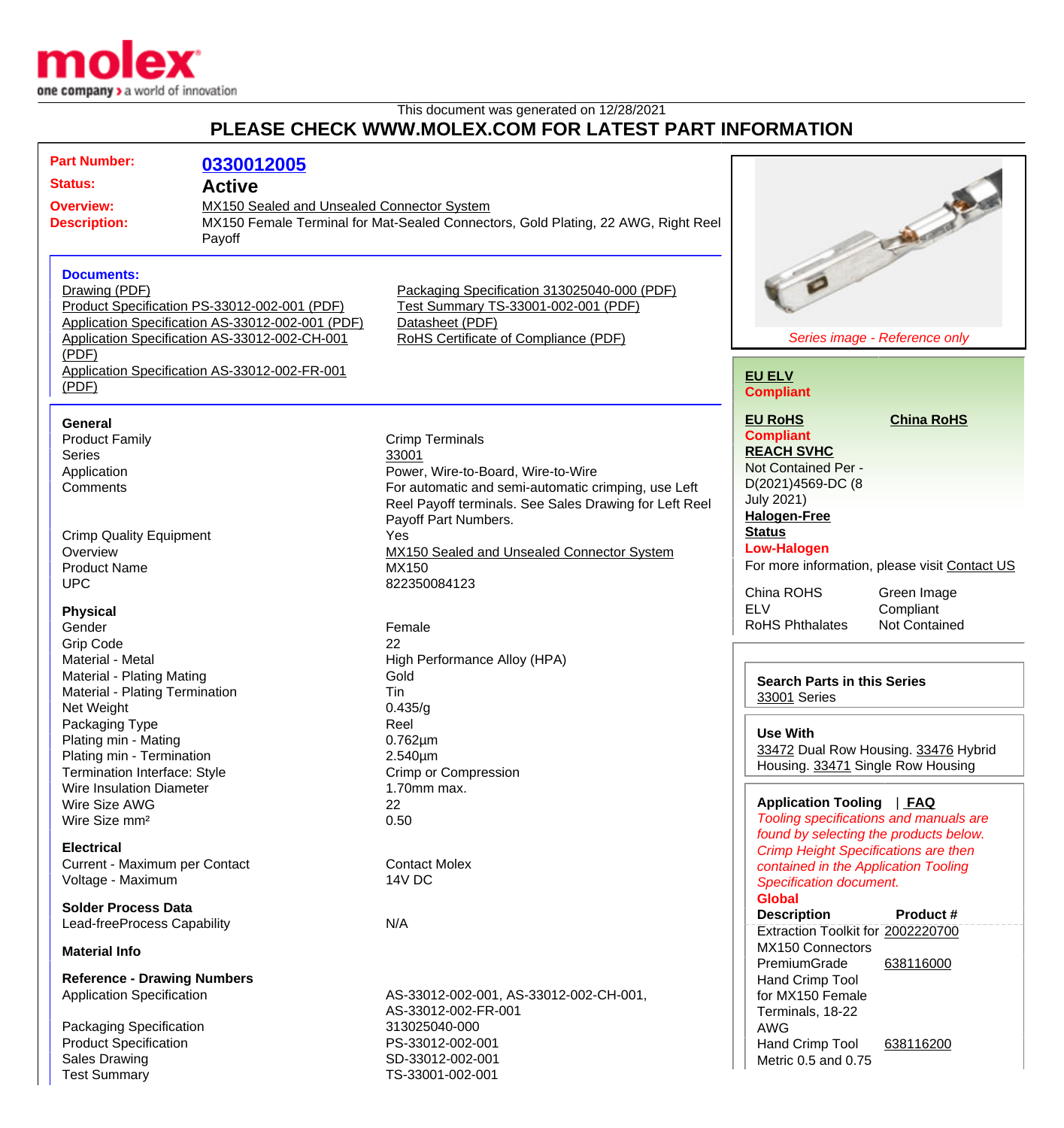Extraction Tool for [638131500](http://www.molex.com/molex/products/datasheet.jsp?part=active/0638131500_APPLICATION_TOOLIN.xml) MX150L, MX150, PT Bulb Socket, iGrid, SPOX, and Wire-to-Motor Terminals **ServiceGrade** Hand Crimp Tool for MX150 Crimp Terminals, 14-22 AWG [640160133](http://www.molex.com/molex/products/datasheet.jsp?part=active/0640160133_APPLICATION_TOOLIN.xml)

## This document was generated on 12/28/2021 **PLEASE CHECK WWW.MOLEX.COM FOR LATEST PART INFORMATION**